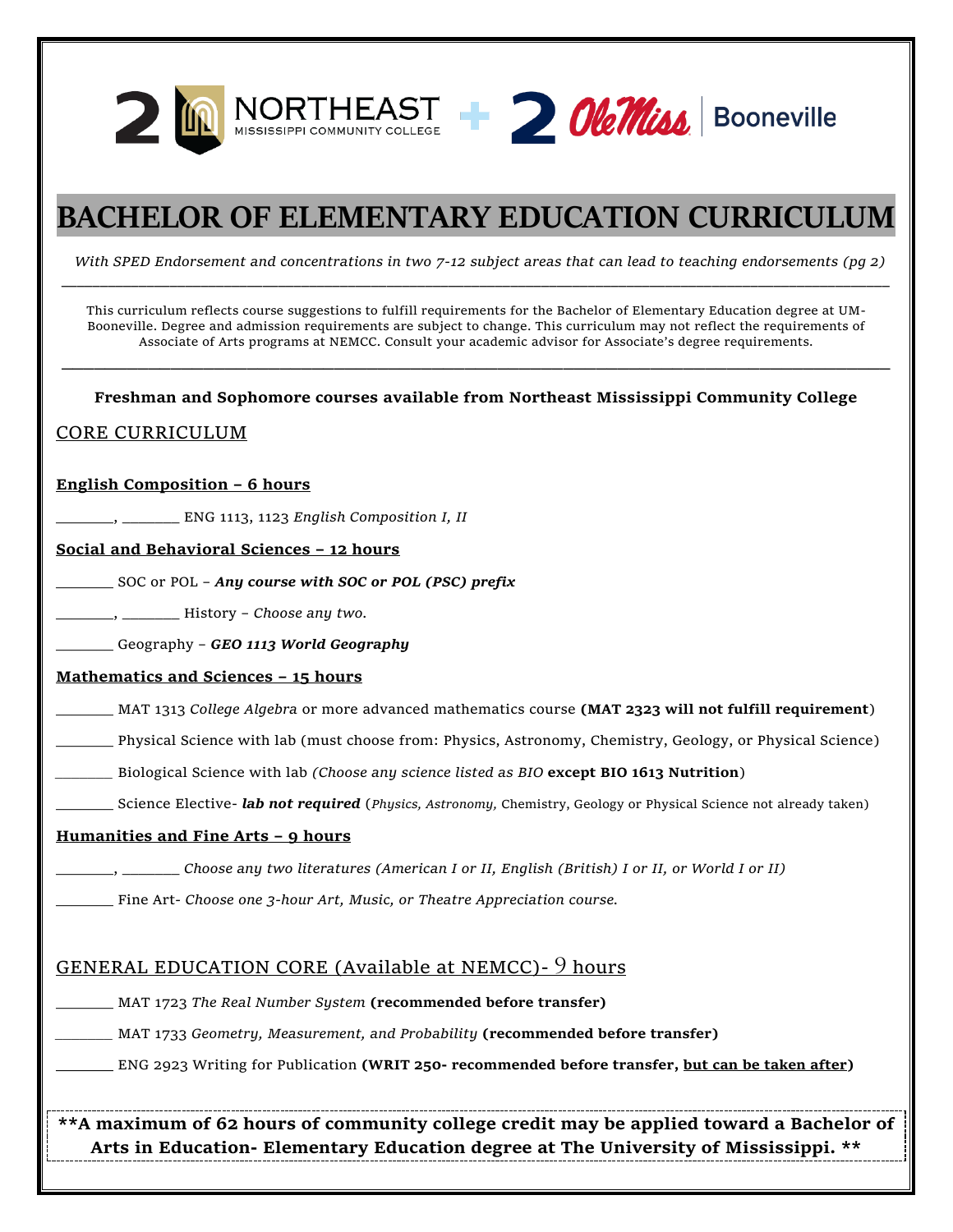# **The University of Mississippi- Booneville**

*Junior and Senior Level Curriculum for Elementary Education*

### **First semester, Junior year (Phase I) – 20 hours**

EDCI 352 Education, Society, and the K-12 Learner (*2 hours*) EDRD 355 Early Literacy Instruction I and II (*6 hours*) EDSP 308 Introduction to Special Education EDSP 327 Nature & Needs with Mild/Moderate Disability EDEC 320 Early Childhood Methods (online) *\*WRIT 250 Applied Writing (General Education Core)*

*\*Writ 250 offered at NEMCC (ENG 2923 Writing for Publication) or can be taken the summer between Jr. and Sr. year.*

### **Second semester, Junior year (Phase II TEP) – 18 hours**

EDCI 353 Planning and Teaching Strategies for Effective Classroom Practice EDRD 400 Reading Instruction in the Elementary School EDSP 407 Organization & Administration of Special Education EDSP 410 Instructional Strategies for Students with Mild/Moderate Disabilities *ARED 361 Teaching of Art in the Elementary School (General Education Core) MUS 329 Music for Children (General Education Core)*

### **First semester, Senior year "Block" (Phase II TEP) - 18 hours**

EDEL 401 Social Studies in the Elementary School EDEL 402 Art of Teaching Literacy in the Elementary School EDEL 403 Mathematics for the Elementary School EDEL 404 Science in the Elementary School EDRD 414 Reading Diagnoses and Intervention EDLE 417 Action Labs in the Elementary School

### **Second semester, Senior year – (Phase III TEP) – 12-15 hours**

EDLE 464 Student Teaching: Elementary Education (9 hours) EDCI 419 Effective Classroom Management for Teachers

*\*No more than one additional course may be taken this semester to finish a concentration or endorsement.* 

## **Concentration Areas (hours will vary according to concentration choices)**

Two areas of concentration are required. Both concentrations require a minimum of 18 hours. Courses taken in the core and general education areas will count toward concentrations. Concentrations can lead to 7-12 subject teaching endorsements (21 hours).

### **\*\* Endorsements include classes taken during senior year Fall "Block", so must complete program to earn\*\***

- *Computers* (18 for concentration; 21 semester hours need for 7-12 endorsement)- Oxford only
- *English* (3 hours in addition to what is listed in the core for 7-12 endorsement)
- *Fine Arts* (18 for concentration; 21 semester hours need for 7-12 endorsement)- Oxford only
- *Early Childhood* (12 semester hours need for endorsement)- online only. Courses required. (EDEC 320, 321, 323, and 324) o **EDEC 320 will be taken Fall Semester of your first year.**
- *Mathematics* (9 hours in addition to the core and general education for 7-8 endorsement; to get 9-12 endorsement 18-21 hours in addition to core is required)
- *Natural Science* (6-7 hours in addition to what is listed in the core for 7-8 endorsement). For specific subject (ex: Chemistry) 21 hours in area.
- *Social Studies* (6 hours in addition to what is listed in the core for 7-12 endorsement), choose from: anthropology, economics, geography, history, political science, sociology, psychology, southern studies, or gender studies). Courses must have correct prefix to count in area.

| SUBJECT 1: | <b>SUBJECT 2:</b> |
|------------|-------------------|
|            |                   |
|            |                   |
|            |                   |
|            |                   |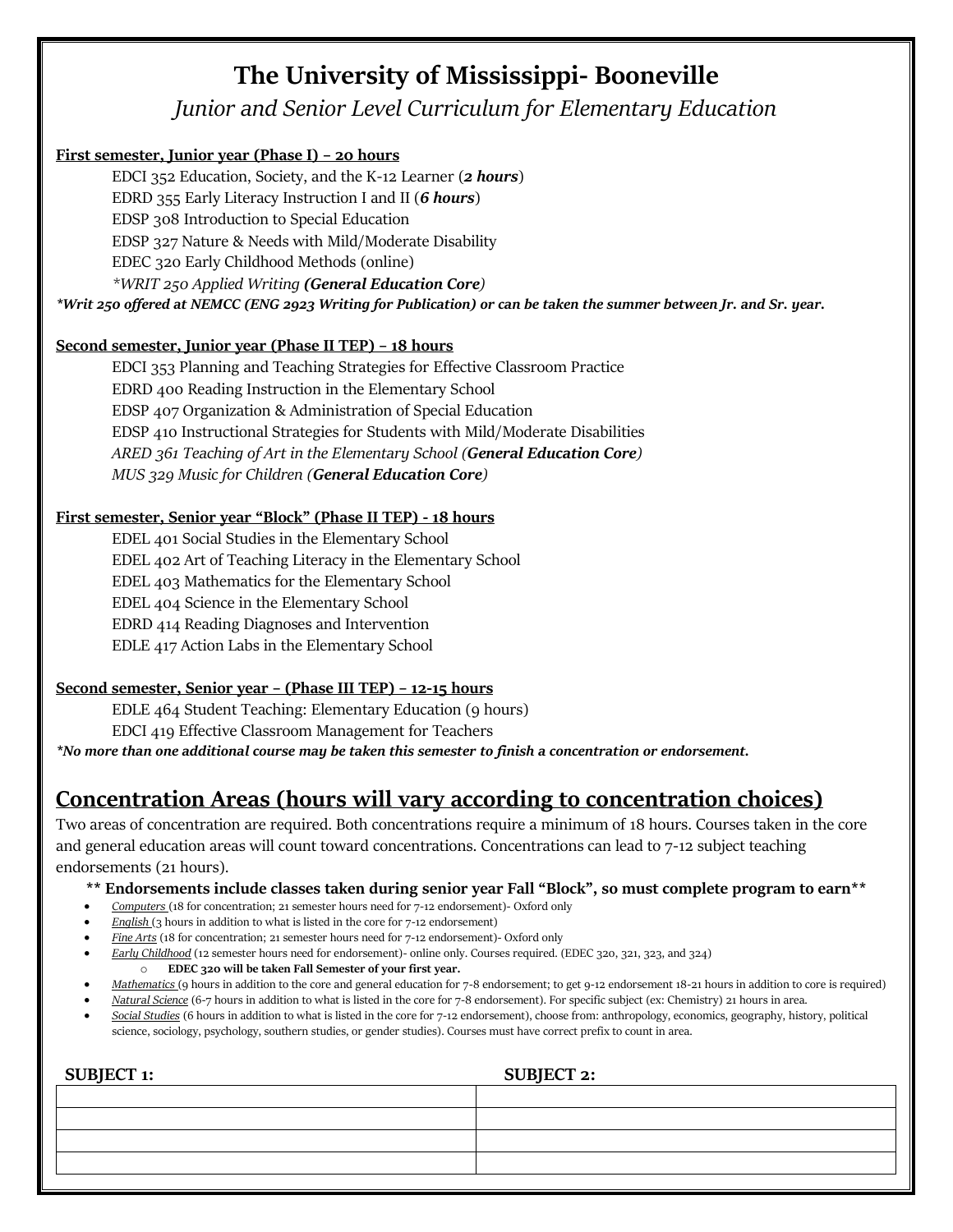# **IMPORTANT PROGRAM INFORMATION:**

This curriculum reflects course suggestions to fulfill requirements for the Bachelor of Elementary Education degree at UM-Booneville. Degree and admission requirements are subject to change. This curriculum may not reflect the requirements of Associate of Arts programs at NEMCC. Consult your academic advisor for Associate's degree requirements.

Due to changes to the Elementary Education program, students from NEMCC should complete the 48 hours comprised of the core and general education requirements above BEFORE transferring. A maximum of 62 semester hours of community college transfer credit may be applied to the Elementary Education degree, meaning students will have 14 hours that may be transferred in addition to the core and general education requirements. Students should use the remaining 14 transfer hours to fulfill concentration hours in science, social studies, or English. It is STRONGLY suggested that students complete the full 62 hours before transferring.

## **TESTING & PROGRAM ENTRANCE REQUIREMENTS:**

A minimum cumulative GPA of 2.50 is required to enter education coursework and a cumulative GPA or core GPA of 2.75 is required to enter Phase II TEP of the Elementary Education program. Please be aware that GPA's may change after transferring due to differences in calculation methods between colleges.

The University of Mississippi-Tupelo/Booneville strongly recommends that students provide test scores before transferring and especially if applying for scholarships. Passing scores for the Praxis CORE, ACT, or SAT (see requirements below) are required for admission into Phase II TEP and for most education scholarships with the exception of the 3.00 overall GPA criteria.

# **Meet ONE of the following testing or GPA criteria for admission into education coursework (Phase II):**

- **1. ACT score of at least 21 composite [\(www.act.org\)](http://www.act.org/),**
- **2. OR SAT score of at least 990 (reading and math),**

**3. OR Praxis Core Academic Skills for Educators [\(http://www.ets.org/praxis\)](http://www.ets.org/praxis):**

**\****Required scores for exams taken after* **9/1/2019** *are***: Reading (156)**

 **Writing (162)**

 **Math (130)**

## **4. OR Cumulative (overall) GPA of 3.0 or higher:**

**\*Students must have a minimum 60 hours of coursework completed before using the GPA exemption for test score). [Please note, if their cumulative hours are 75 (as an example) we are still pulling cumulative GPA off the 75 hours--we will not be "cherry picking" the 60 hours]**

# **BACKGROUND CHECKS**

All candidates in the School of Education must have a background check performed prior to beginning field experiences. Background checks can be completed online. A fee of \$40 is required. Only one background check is required while in the teacher education program; however, if a candidate is not enrolled at the University of Mississippi for more than two consecutive semesters, a second background